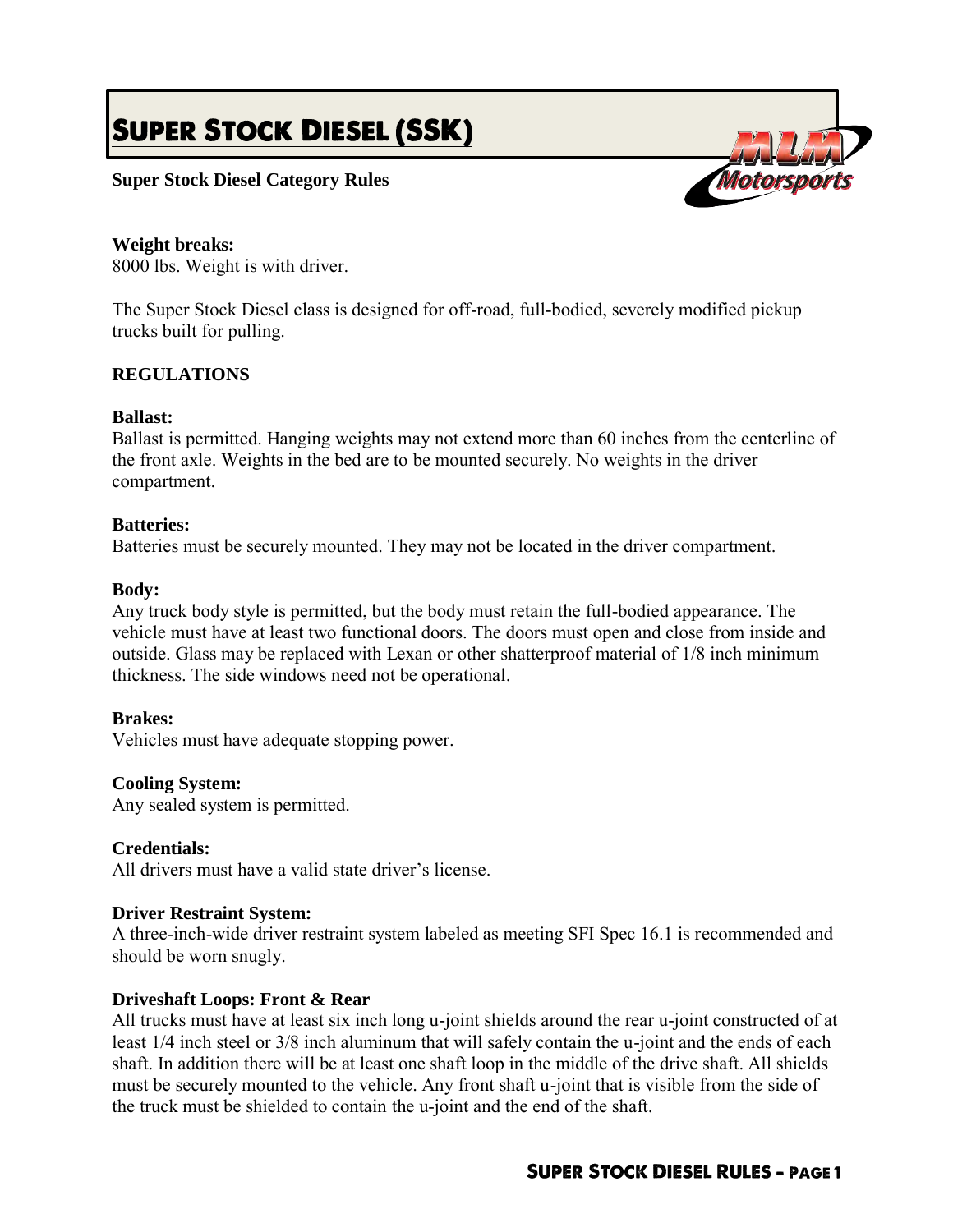## **Engine:**

The engine must be compression ignition engine with a maximum of 460 cu in. The engine block must have been available as a factory option on one-ton or smaller pickup truck. An SFI rated dampener is recommended.

## **Engine Shielding:**

A ¼" steel plate or 3/8" aluminum plate shield across the frame under the front of the motor shielding the damper and engine fan area is required. Side shields are recommended to run the length of the block covering the block from head to pan. The frame rails may be used as part of this shield.

## **Exhaust:**

Exhaust must be directed away from the fuel tank and driver and exit the vehicle within 10 degrees of plumb. Two 3/8 inch diameter bolts must be placed through the exhaust pipe in a cross pattern within one inch of each other as close to the final turbo as is practical.

## **Fire Extinguisher:**

A Halon fire extinguisher is required. It must be securely mounted and within reach of the driver.

## **Firewall:**

Each vehicle must be equipped with a minimum 0.024 inch steel firewall, extending from side to side of the body and from the top of the engine compartment's upper seal (hood, cowl, or deck) to the bottom of the floor and/or belly pan. The firewall must provide a bulkhead between the engine and/or fuel tank and driver compartment. All openings must be sealed, excluding grommets. The use of magnesium is prohibited

## **Floor:**

Each vehicle in competition must be equipped with an OEM or minimum 0.024 inch steel floor pan that extends the full length and width of the driver compartment.

## **Fuel:**

The fuel must be pump #1 or #2 diesel only. Soy/Bio-diesel fuel is permitted.

# **Fuel Shutoff:**

All trucks must be equipped with a driver-operated fuel shutoff capable of blocking fuel flow to the injection pump. A three way dump valve is recommended.

## **Fuel System:**

Location: All fuel tanks, lines, pumps, valves, etc. must be located outside of the driver compartment and within the confines of the frame and/or steel body. Fuel pressure gauge isolators, with steel-braided line, may be mounted on the firewall.

## **Lines:**

All non-OEM fuel lines (including gauge and/or data-recorder lines) must be metallic, steelbraided or "woven or woven-push lock." Fuel lines (except steel-braided lines) in the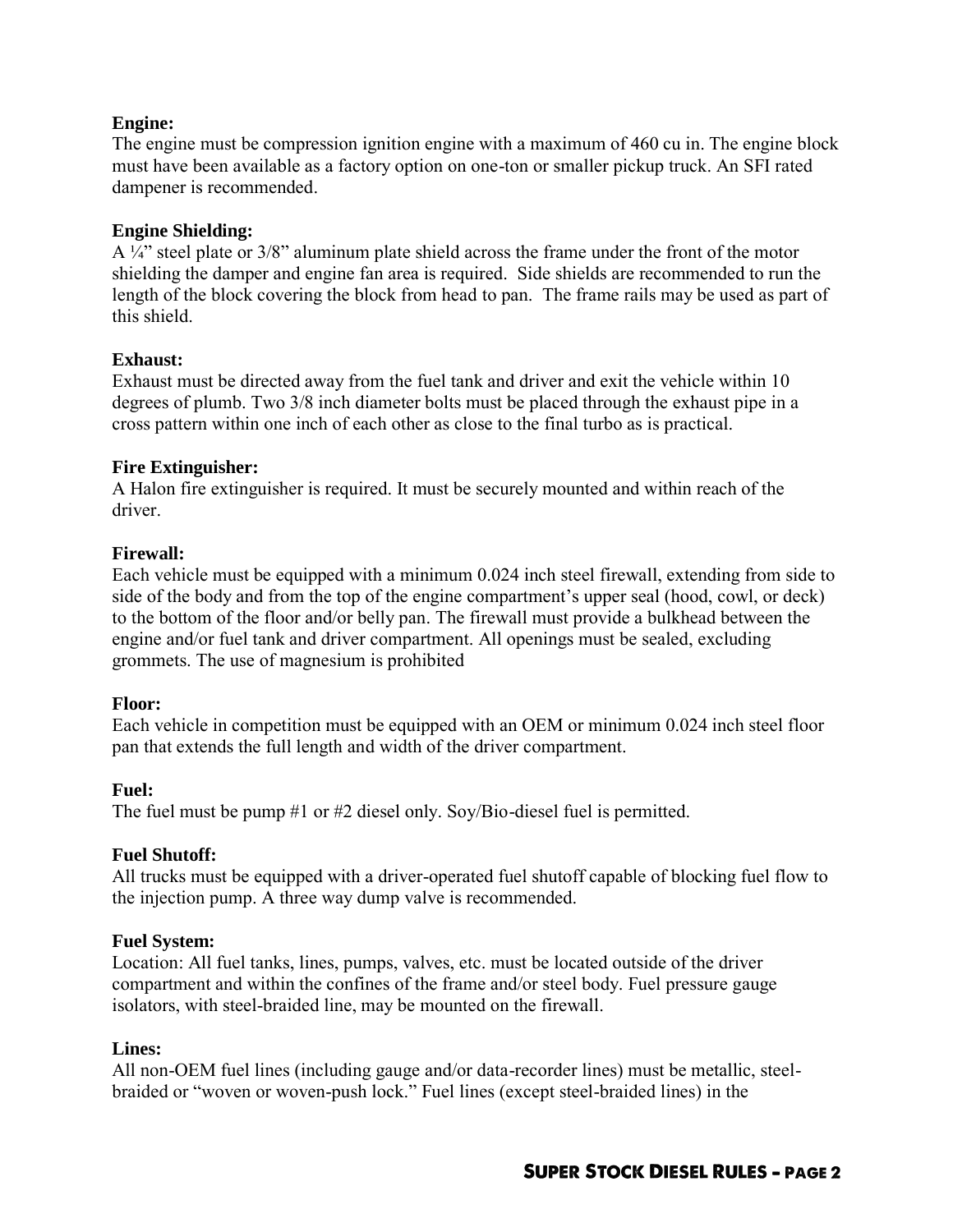flywheel/bell housing area must be enclosed in a 16 inch length of steel tubing of 1/8 inch minimum wall thickness and be securely mounted as a protection against fuel-line rupture.

## **Helmet:**

Drivers must wear a helmet meeting Snell 90, 95, 2000, K98 or SFI Spec 31.1 or 41.1 standards. The retention strap must be securely and snugly fastened. The helmet must have the appropriate certification sticker affixed inside it.

## **Hitch:**

The hitch must be constructed of solid material that is properly attached and braced. The hooking point must be at least 44 inches rearward from the centerline of the rear axle. The hitch must be horizontal to the ground and stationary in all directions. The hitch's height from the ground may not exceed 26 inches. The hooking point must have a minimum 3.00 inch inside diameter opening for the sled hook. The hooking point will be measured to the center of the clevis loop. The final decision rests with the MM Technical Department.

## **Interior:**

The vehicle must be equipped with one seat for the driver; it must be securely installed.

## **Intermediate Shafts:**

All intermediate drive shafts must be fully enclosed with a 5/16 inch steel or 3/8 inch aluminum shield. The shield must cover the entire length of the shaft and the universal joints and yokes at each end.

## **Master Cutoff:**

A sled- and driver-operated spring-loaded emergency air shut off is mandatory. The cable must terminate into a two inch diameter steel ring.

## **Nitrous Oxide:**

NITROUS OXIDE IS PROHIBITTED. All tanks must be removed from the vehicle.

## **Propane:**

PROPANE IS PROHIBITTED. All tanks must be removed from the vehicle.

## **Protective Clothing:**

Drivers must wear a jacket and pants or one piece suit meeting SFI specification 3.2A/5 or 3.2A/15, gloves meeting SFI specification 3.3/15, and shoes or boots meeting SFI specification 3.3/5. Protective clothing exceeding these specifications is permitted. The protective clothing must be labeled with the proper SFI specification.

## **Rear Axle:**

Rear axle bolts must be covered by a cap or shield.

## **Suspension:**

Rigid or 4-link suspensions are permitted.